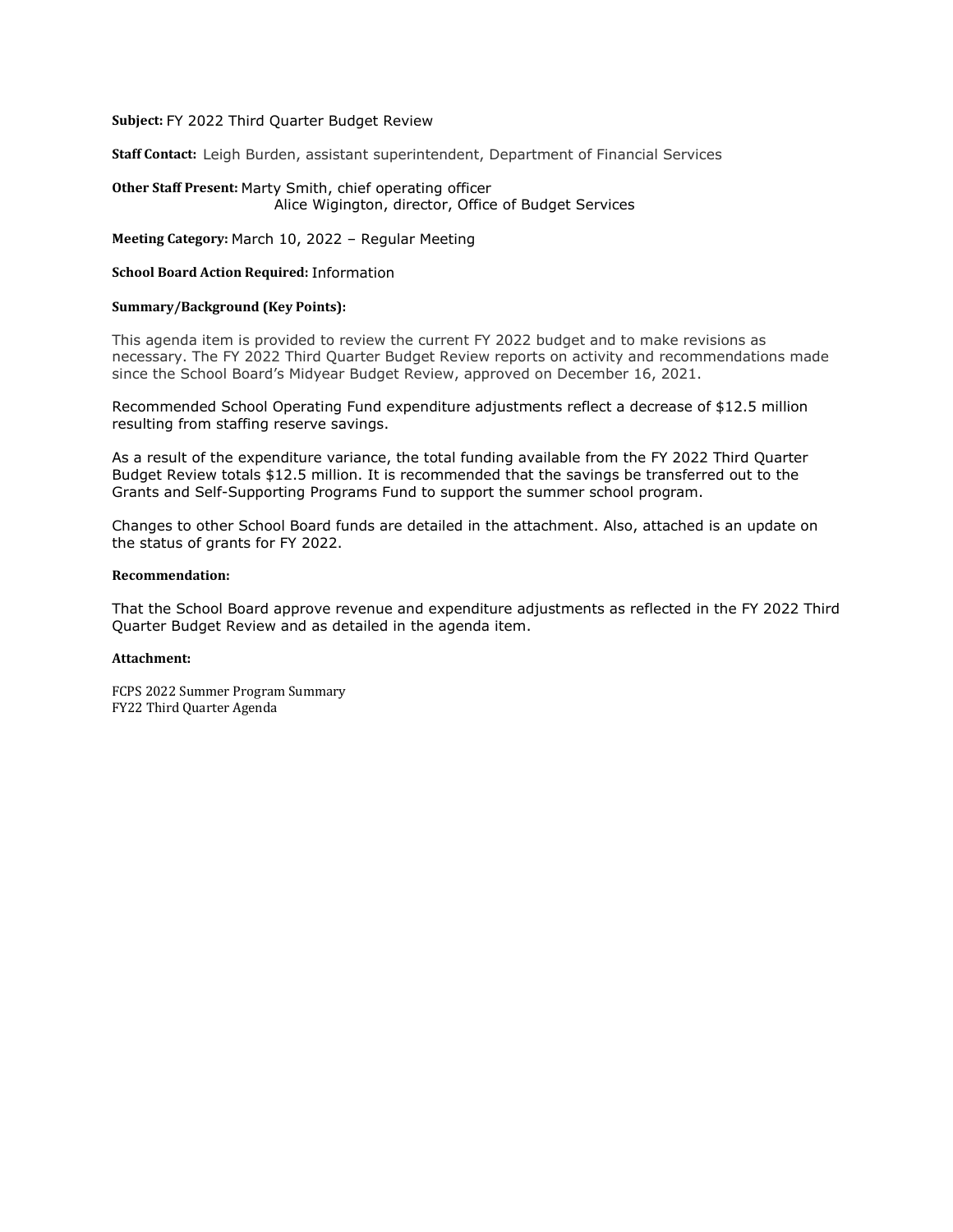| Recurring*      | <b>School Operating Fund</b>                                       | <b>Amount</b>  | <b>Positions</b> |
|-----------------|--------------------------------------------------------------------|----------------|------------------|
|                 | FY 2022 Expenditure Adjustments<br>$\mathsf{L}$                    |                |                  |
| N               | A. Staffing Reserve Savings                                        | (\$12,472,641) | (167.0)          |
|                 | <b>Total Expenditure Adjustment</b>                                | (\$12,472,641) | (167.0)          |
|                 | II. FY 2022 Third Quarter Recommended Transfers Out<br>Adjustments |                |                  |
| N               | A. Transfer to Grants & Self-Supporting Programs Fund              | \$12,472,641   |                  |
|                 | Total Recommended Transfer Out Adjustment                          | \$12,472,641   |                  |
|                 | FY 2022 Third Quarter Funds Available                              | \$0            | (167.0)          |
| *Y- Yes<br>N-No |                                                                    |                |                  |

#### **FY 2022 Third Quarter Summary**

#### I. **FY 2022 Expenditure Adjustments**

A. Staffing Reserve Savings - (\$12.5 million), (167.0) positions

The return of 167.0 staffing reserve positions that were not required for use due to the pandemic's impact on enrollment provides funding of \$12.5 million which will be redirected to the Grants and Self-Supporting Fund to meet summer school requirements. Remaining reserve funding will be recognized as part of the FY 2022 Final Budget Review.

#### $II.$ **FY 2022 Third Quarter Recommended Transfers Out Adjustments**

A. Transfer to Grants & Self-Supporting Programs Fund - \$12.5 million

The FY 2022 Third Quarter Review includes a transfer from the School Operating Fund of \$12.5 million to the Summer School Subfund. Funds will be used for the continued enhancement of summer school programs to address learning loss and provide enrichment opportunities for students.

| <b>School Operating Fund Summary</b>                   |               |  |  |  |  |  |
|--------------------------------------------------------|---------------|--|--|--|--|--|
|                                                        | <b>Amount</b> |  |  |  |  |  |
| <b>Total Funds Available</b>                           | \$12,472,641  |  |  |  |  |  |
| Less Transfer Out Increase                             | 12,472,641    |  |  |  |  |  |
| Available Ending Balance                               | \$0           |  |  |  |  |  |
|                                                        |               |  |  |  |  |  |
| <b>FY 2023 Beginning Balance Summary</b>               |               |  |  |  |  |  |
|                                                        |               |  |  |  |  |  |
| Funding Set Aside at the FY 2021 Final Budget Review   | \$20,627,011  |  |  |  |  |  |
| Funding Set Aside at the FY 2022 Midyear Budget Review | 1,247,760     |  |  |  |  |  |
| FY 2023 Beginning Balance                              | \$21,874,771  |  |  |  |  |  |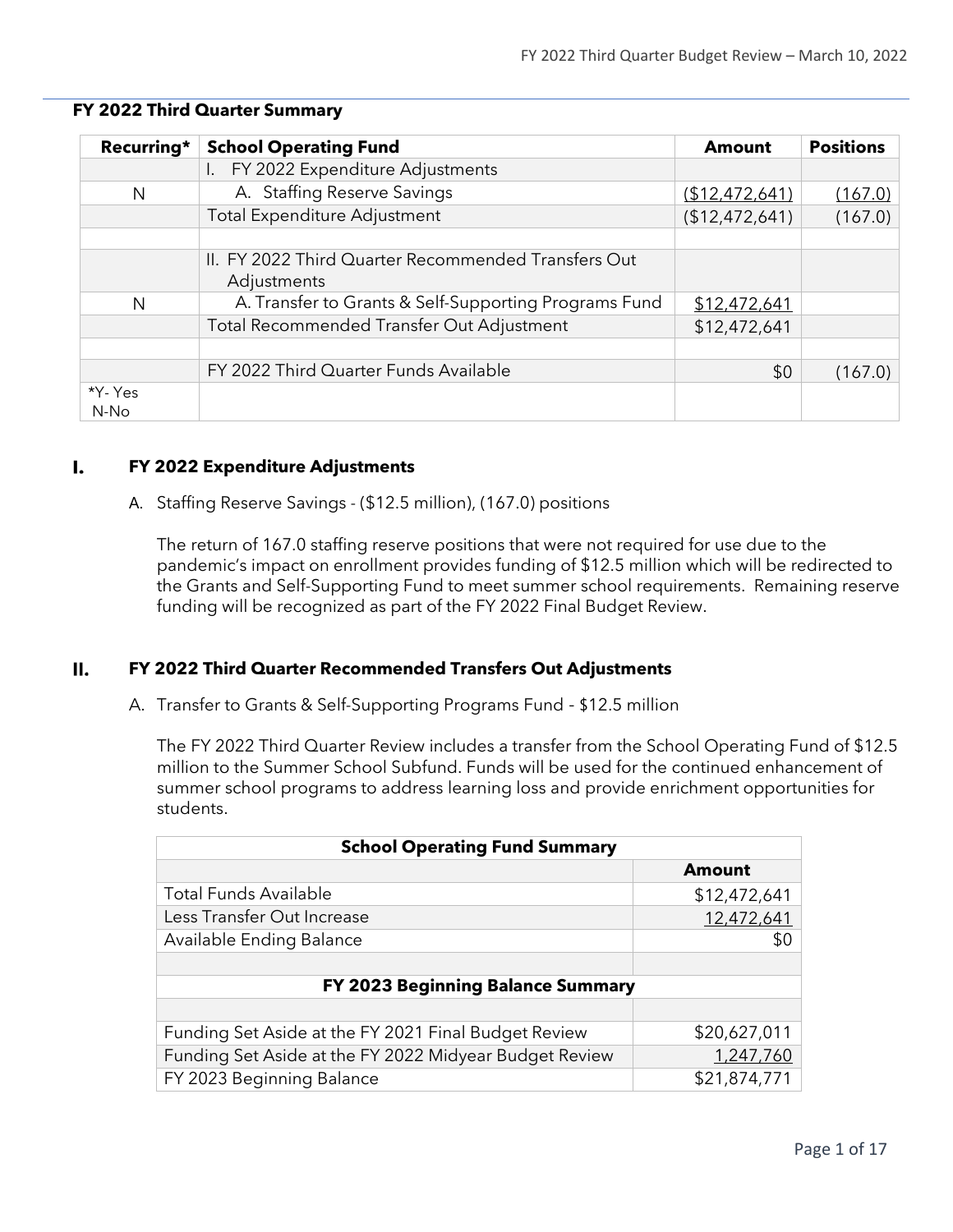#### $III.$ **Other Funds Summary**

| <b>School Board Funds</b>                             | FY 2022 Revised | <b>Adjustments</b> | <b>FY 2022</b><br><b>Third Quarter</b> |
|-------------------------------------------------------|-----------------|--------------------|----------------------------------------|
| <b>School Construction</b>                            | \$658,872,289   | \$0                | \$658,872,289                          |
| Food and Nutrition Services                           | \$94,400,662    | \$0                | \$94,400,662                           |
| Adult and Community Education                         | \$8,473,446     | \$318,780          | \$8,792,226                            |
| Grants and Self-Supporting                            | \$160,039,928   | \$41,152,827       | \$201,192,755                          |
| Programs                                              |                 |                    |                                        |
| School Insurance                                      | \$20,025,785    | \$0                | \$20,025,785                           |
| <b>Health and Flexible Benefits</b>                   | \$593,117,192   | \$0                | \$593,117,192                          |
| <b>Educational Employees'</b>                         | \$225,332,934   | \$0                | \$225,332,934                          |
| Supplementary Retirement System                       |                 |                    |                                        |
| School Other Post-Employment<br>Benefits (OPEB) Trust | \$16,923,500    | \$0                | \$16,923,500                           |

#### **School Construction Fund**

There are no changes to this fund.

#### **Food and Nutrition Services Fund**

There are no changes to this fund.

#### **Adult and Community Education Fund**

The Adult and Community Education (ACE) Fund totals \$8.8 million. The FY 2022 Third Quarter Budget Review includes a \$0.3 million increase in revenue, as compared to the midyear projection, due to a net increase of \$0.3 million in federal funding for the Adult Education and Family Literacy Act (AEFLA) Funds and the Integrated English Literacy and Civils Education (IELCE) programs. A corresponding \$0.3 million increase in expenditures is also reflected as the result of the additional federal grant award.

#### **Grants and Self-Supporting Programs Fund**

The FY 2022 Third Quarter Review includes the net impact of new and revised grant awards which results in an increase of \$41.2 million.

#### **Grants Subfund:**

New and revised grant awards result in a net increase of \$28.7 million to the Grants Subfund. Federal grant reductions are due to unspent funding from expired awards. Listed below are the new and revised grant awards: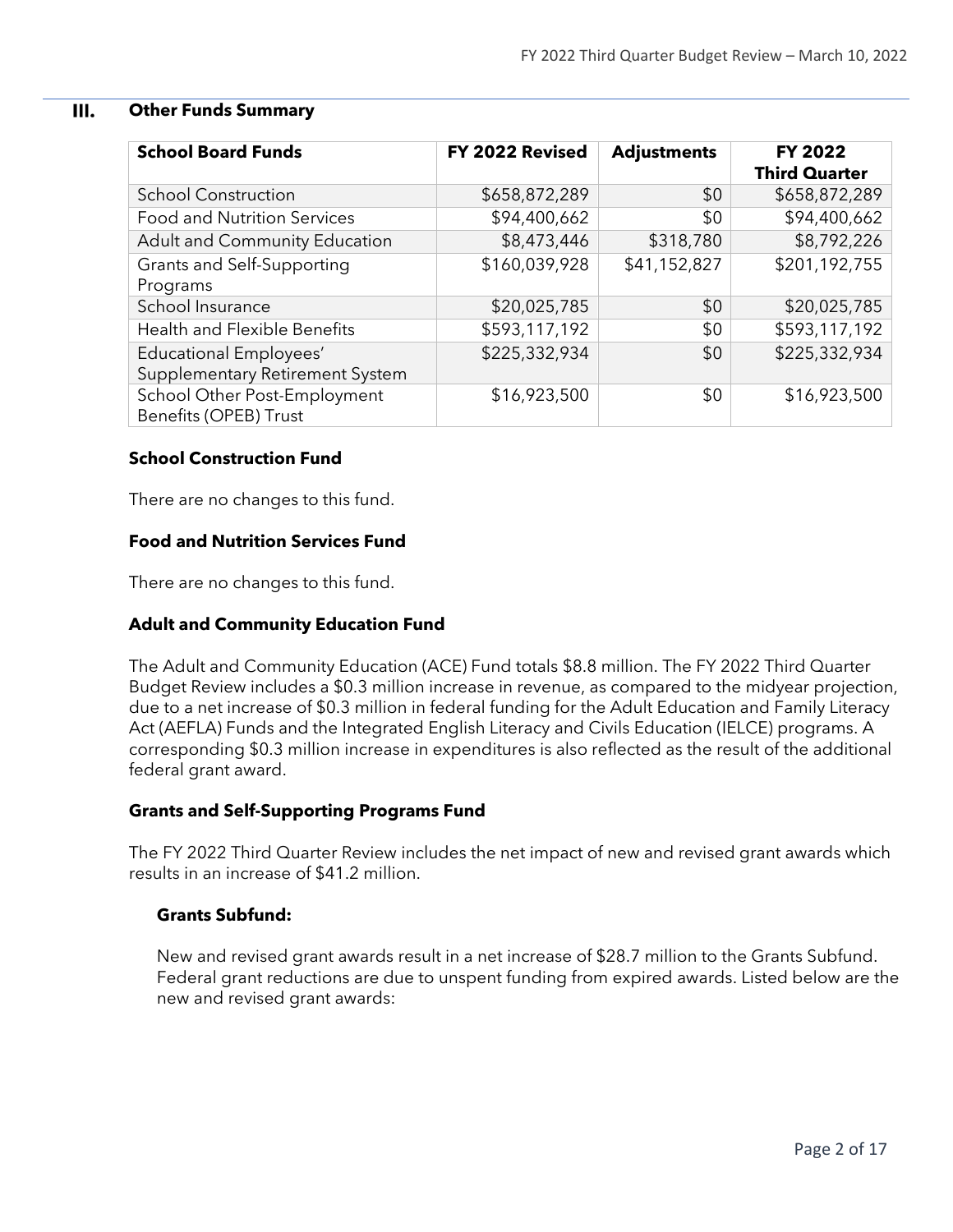| <b>Grants Subfund</b>                                                   |               |                  |
|-------------------------------------------------------------------------|---------------|------------------|
| <b>Grant</b>                                                            | <b>Amount</b> | <b>Positions</b> |
| Federal                                                                 |               |                  |
| American Rescue Plan (ARP) ESSER III Addressing<br>Unfinished Learning  | \$13,468,382  | 0.0              |
| ARP CSLFRF HVAC Replacement and Improvement                             | 9,696,874     | 0.0              |
| ARP ESSER III Before and After School Programs                          | 3,388,111     | 0.0              |
| ARP McKinney-Vento HCY II                                               | 836,654       | 0.0              |
| Title II, Part A                                                        | 347,786       | 0.0              |
| DoDEA Project OWL                                                       | 308,487       | 0.0              |
| <b>ARP Mentor Teacher</b>                                               | 95,870        | 0.0              |
| <b>Bus Driver Incentive</b>                                             | 27,365        | 0.0              |
| ARP Early Childhood Provisionally Licensed<br>Teacher Incentive Program | 25,909        | 0.0              |
| Title I N&D                                                             | (70,000)      | 0.0              |
| Other Grants (under \$20,000)                                           | (9, 759)      | 0.0              |
| State                                                                   |               |                  |
| <b>Security Equipment Grant</b>                                         | 250,000       | 0.0              |
| <b>Mentor Teacher</b>                                                   | 95,870        | 0.0              |
| Wolf Trap Model STEM Program                                            | 25,000        | 0.0              |
|                                                                         |               |                  |
| Other                                                                   |               |                  |
| Korean Language Grants                                                  | 108,854       | 0.0              |
| Family and School Small Grants                                          | 51,277        | 0.0              |
| Other Grants (under \$20,000)                                           | 33,506        | 0.0              |
| Total                                                                   | \$28,680,186  | 0.0              |

#### **Summer School Subfund:**

The FY 2022 Third Quarter Budget Review for the Summer School Subfund includes an increase of \$12.5 million in the transfer from the school operating fund, as compared to the midyear budget, due to the continued enhancement of summer school programs to address learning loss and provide enrichment opportunities for students.

FY 2022 expenditures reflect an increase of \$12.5 million. The increase in the expenditure adjustment is due to the continued enhancement of summer school programs to address learning loss and provide enrichment opportunities for students. The adoption of the agenda item provides spending authority for the planning and implementation of the FY 2023 summer school program.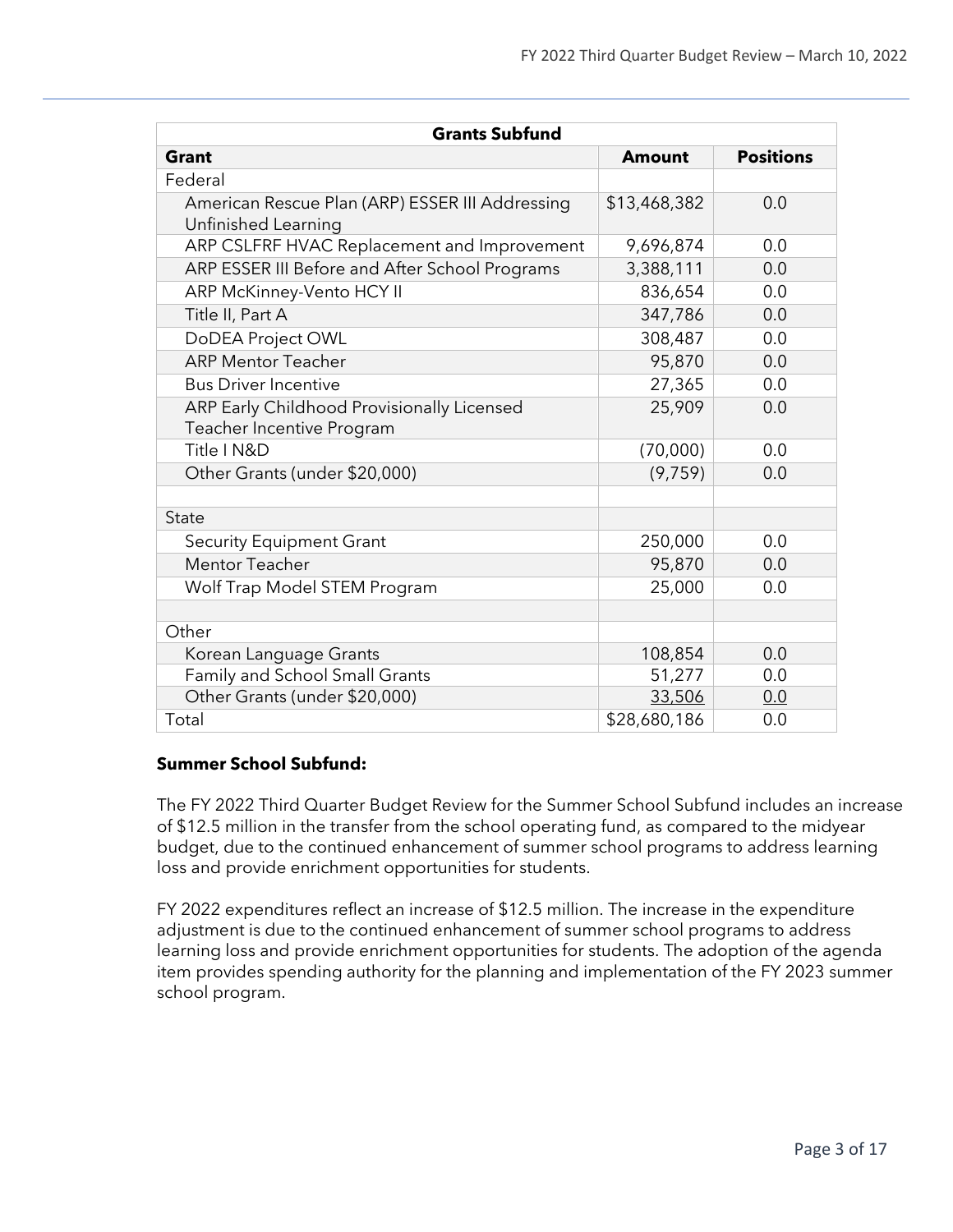#### **School Insurance Fund**

There are no changes to this fund.

## **School Health and Flexible Benefits Fund**

There are no changes to this fund.

#### **Educational Employees' Supplementary Retirement System of Fairfax County (ERFC)**

There are no changes to this fund.

#### **School Other Post-Employment Employee Benefits (OPEB) Trust Fund**

There are no changes to this fund.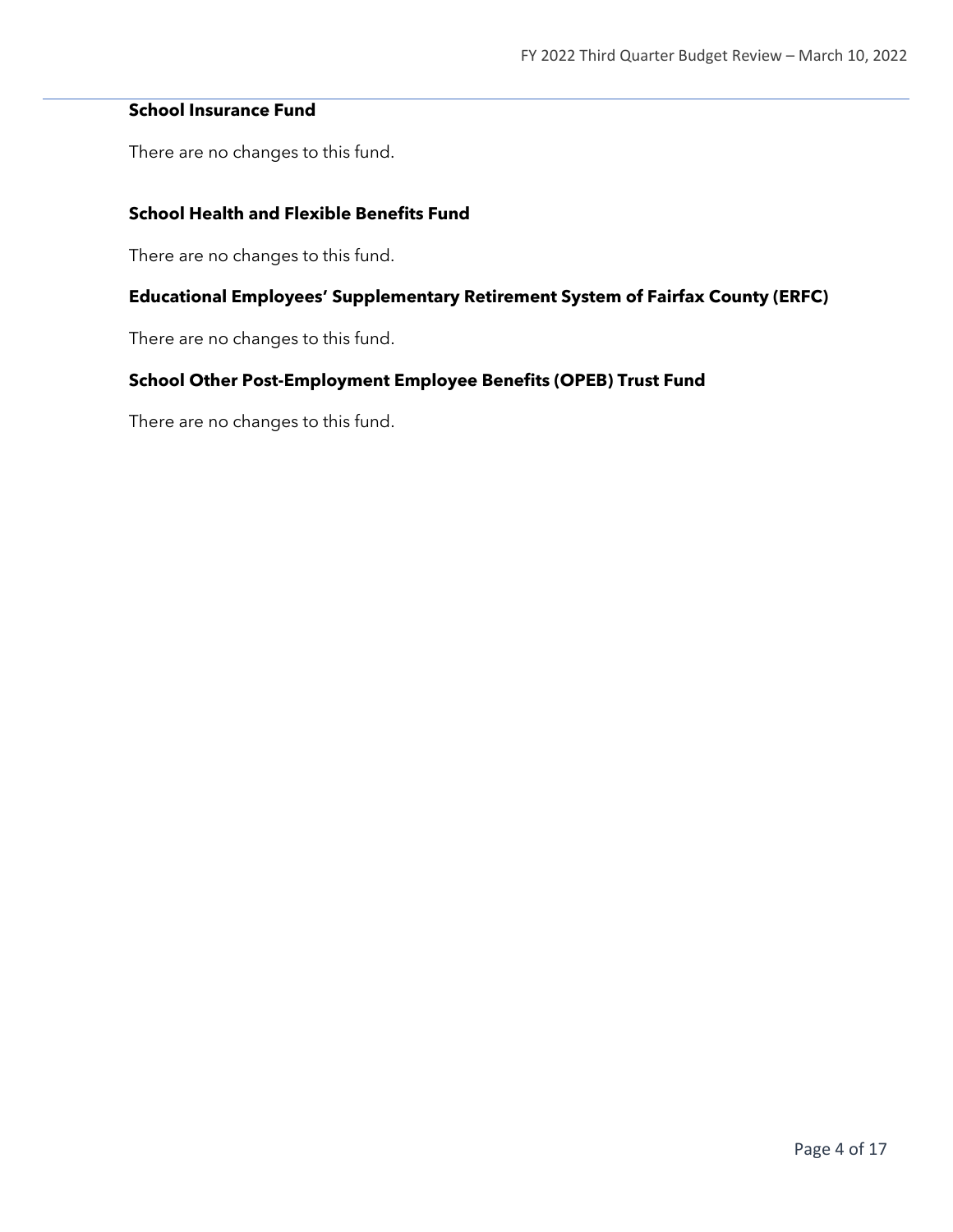# APPENDIX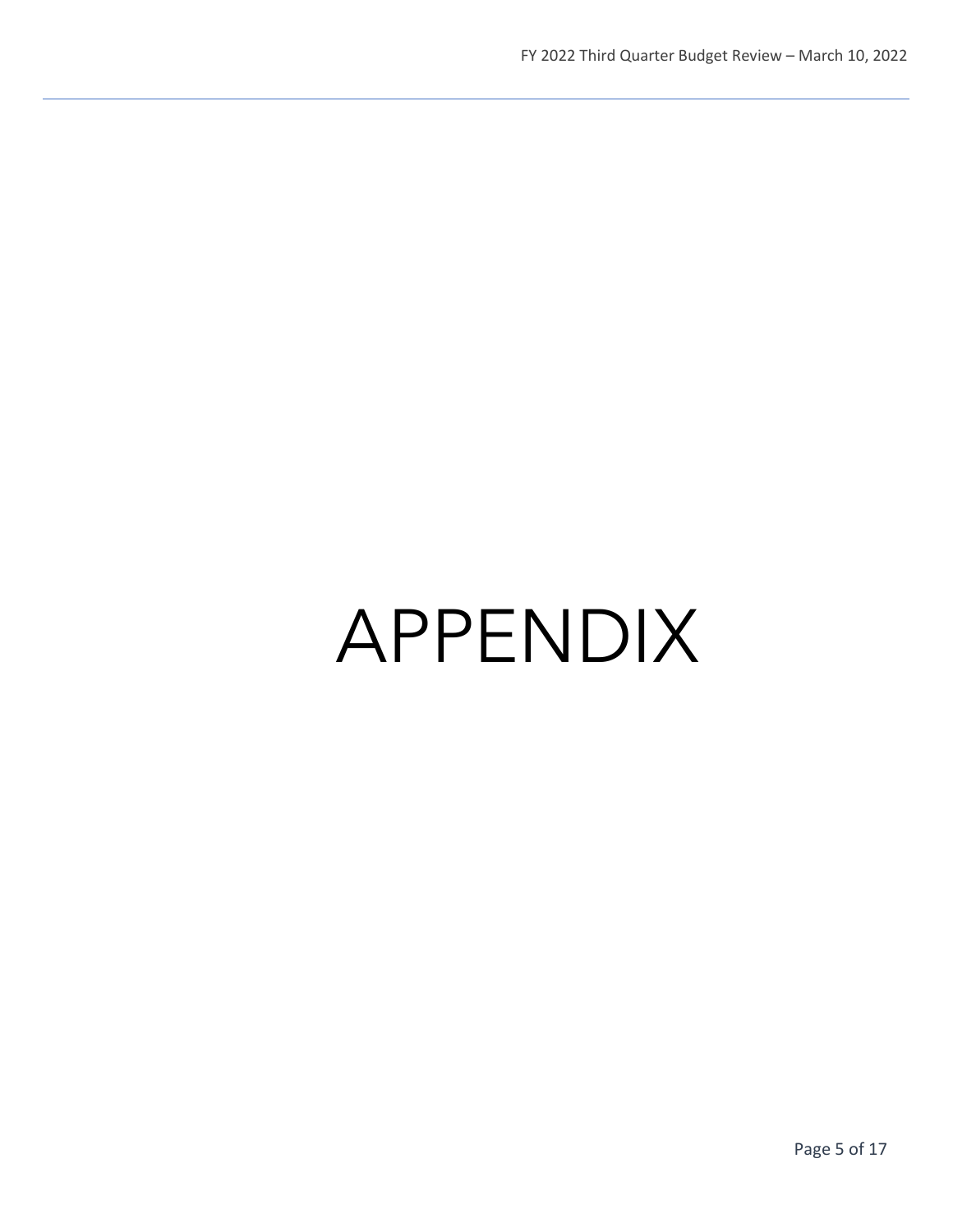#### **SCHOOL OPERATING FUND STATEMENT**

|                                                 | FY 2022             |                      |                      |
|-------------------------------------------------|---------------------|----------------------|----------------------|
|                                                 | <b>Midyear</b>      | FY 2022              |                      |
|                                                 | Revised*            | <b>Third Quarter</b> | <b>Variance</b>      |
| <b>BEGINNING BALANCE, JULY 1:</b>               | \$<br>236, 188, 530 | \$<br>236, 188, 530  | \$                   |
| <b>RECEIPTS:</b>                                |                     |                      |                      |
| <b>State Revenue</b>                            | \$<br>781,783,806   | \$<br>781,783,806    | \$                   |
| <b>Federal Aid</b>                              | 338,606,910         | 338,606,910          |                      |
| <b>City of Fairfax Tuition</b>                  | 50,243,746          | 50,243,746           |                      |
| Tuition, Fees, and Other                        | 23,926,774          | 23,926,774           |                      |
| <b>Total Receipts</b>                           | \$<br>1,194,561,236 | \$<br>1,194,561,236  | \$                   |
| <b>TRANSFERS IN:</b>                            |                     |                      |                      |
| <b>Combined County General Fund</b>             | \$<br>2,172,661,166 | \$<br>2,172,661,166  | \$                   |
| <b>County Transfer - Cable Communications</b>   | 875,000             | 875,000              |                      |
| <b>Total Transfers In</b>                       | \$<br>2,173,536,166 | \$<br>2,173,536,166  | \$                   |
| <b>Total Receipts and Transfers</b>             | \$<br>3,368,097,402 | \$<br>3,368,097,402  | \$                   |
| <b>Total Funds Available</b>                    | \$<br>3,604,285,932 | \$<br>3,604,285,932  | \$                   |
| <b>EXPENDITURES:</b>                            | \$<br>3,531,123,072 | \$<br>3,518,650,431  | \$<br>(12, 472, 641) |
| <b>School Board Flexibility Reserve</b>         | 5,872,507           | 5,872,507            |                      |
| <b>Total Expenditures</b>                       | \$<br>3,536,995,579 | \$<br>3,524,522,938  | \$<br>(12, 472, 641) |
| <b>TRANSFERS OUT:</b>                           |                     |                      |                      |
| <b>School Construction Fund</b>                 | \$<br>16,004,197    | \$<br>16,004,197     | \$                   |
| Grants and Self-Supporting Fund                 | 22,608,552          | 35,081,193           | 12,472,641           |
| <b>Food and Nutrition Services Fund</b>         | 1,800,000           | 1,800,000            |                      |
| Adult and Community Education Fund              | 1,535,709           | 1,535,709            |                      |
| <b>Consolidated County and School Debt Fund</b> | 3,467,125           | 3,467,125            |                      |
| <b>Total Transfers Out</b>                      | \$<br>45,415,583    | \$<br>57,888,224     | \$<br>12,472,641     |
| <b>Total Disbursements</b>                      | \$<br>3,582,411,162 | \$<br>3,582,411,162  | \$                   |
| <b>ENDING BALANCE, JUNE 30</b>                  | \$<br>21,874,771    | \$<br>21,874,771     | \$                   |
| LESS:                                           |                     |                      |                      |
| FY 2023 Beginning Balance                       | \$<br>21,874,771    | \$<br>21,874,771     | \$                   |
| <b>AVAILABLE ENDING BALANCE</b>                 | \$                  | \$                   | \$                   |

\* Funding of \$2.1 million from the School Board Flexibility Reserve to the Grants and Self-Supporting Fund for PreK-2 Devices was approved by the School Board on January 27, 2022.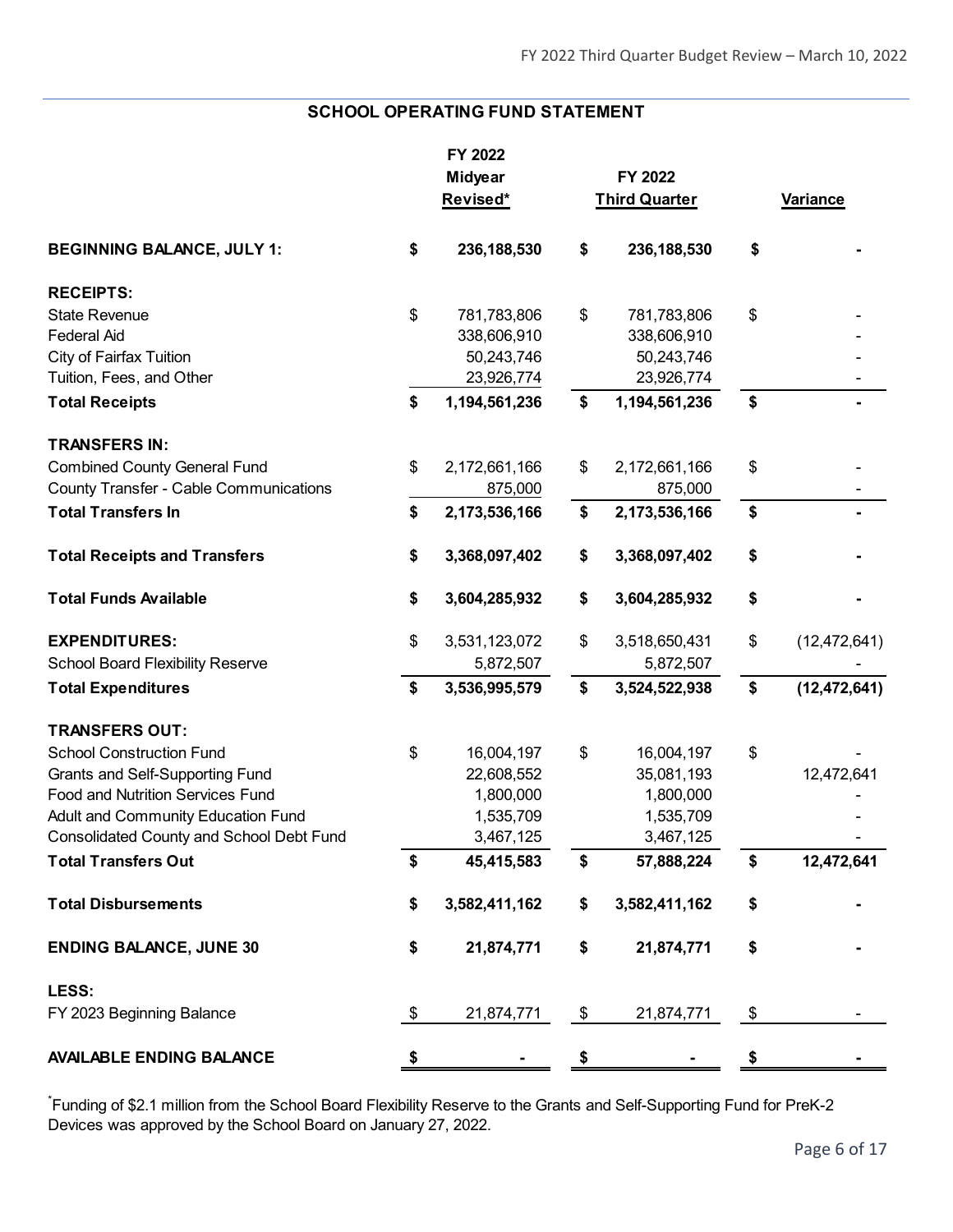## **SCHOOL CONSTRUCTION FUND STATEMENT**

|                                                                                                                                                                                        |                             | FY 2022<br><b>Midyear</b><br><b>Revised</b>   | FY 2022<br><b>Third Quarter</b>                     | Variance |  |
|----------------------------------------------------------------------------------------------------------------------------------------------------------------------------------------|-----------------------------|-----------------------------------------------|-----------------------------------------------------|----------|--|
| <b>BEGINNING BALANCE, JULY 1</b>                                                                                                                                                       | \$                          | 66,312,244                                    | \$<br>66,312,244                                    | \$       |  |
| <b>RESERVES:</b>                                                                                                                                                                       |                             |                                               |                                                     |          |  |
| Reserve For Turf Replacement                                                                                                                                                           |                             | 1,587,636                                     | \$<br>1,587,636                                     | \$       |  |
| <b>Total Reserve</b>                                                                                                                                                                   | $\frac{3}{3}$               | 1,587,636                                     | \$<br>1,587,636                                     | \$       |  |
| <b>RECEIPTS:</b>                                                                                                                                                                       |                             |                                               |                                                     |          |  |
| <b>General Obligation Bonds</b>                                                                                                                                                        | \$                          | 180,000,000                                   | \$<br>180,000,000                                   | \$       |  |
| <b>TJHSST Tuition - Capital Costs</b>                                                                                                                                                  |                             | 800,000                                       | 800,000                                             |          |  |
| Miscellaneous Revenue                                                                                                                                                                  |                             | 306,000                                       | 306,000                                             |          |  |
| <b>Turf Field Replacement Revenue</b>                                                                                                                                                  |                             | 345,000                                       | 345,000                                             |          |  |
| <b>Total Receipts</b>                                                                                                                                                                  | \$                          | 181,451,000                                   | \$<br>181,451,000                                   | \$       |  |
| <b>AUTHORIZED BUT UNISSUED BONDS</b>                                                                                                                                                   | $\boldsymbol{\theta}$       | 382,032,933                                   | \$<br>382,032,933                                   | \$       |  |
| <b>Total Referendums</b>                                                                                                                                                               | $\overline{\boldsymbol{s}}$ | 382,032,933                                   | \$<br>382,032,933                                   | \$       |  |
| <b>TRANSFERS IN:</b><br><b>School Operating Fund</b><br><b>Building Maintenance</b><br><b>Classroom Equipment</b><br><b>Facility Modifications</b><br>Synthetic Turf Field Replacement | \$                          | 13,000,000<br>1,421,113<br>600,000<br>983,084 | \$<br>13,000,000<br>1,421,113<br>600,000<br>983,084 | \$       |  |
| <b>County General Construction and Contributions Fund</b>                                                                                                                              |                             |                                               |                                                     |          |  |
| Joint BOS/SB Infrastructure Sinking Reserve                                                                                                                                            |                             | 13,100,000                                    | 13,100,000                                          |          |  |
| <b>Total Transfers In</b>                                                                                                                                                              | \$                          | 29,104,197                                    | \$<br>29,104,197                                    | \$       |  |
| <b>Total Receipts and Transfers</b>                                                                                                                                                    | \$                          | 592,588,130                                   | \$<br>592,588,130                                   | \$       |  |
| <b>Total Funds Available</b>                                                                                                                                                           | \$                          | 660,488,009                                   | \$<br>660,488,009                                   | \$       |  |
| <b>EXPENDITURES AND COMMITMENTS:</b>                                                                                                                                                   |                             |                                               |                                                     |          |  |
| Expenditures                                                                                                                                                                           | \$                          | 276,839,356                                   | \$<br>276,839,356                                   | \$       |  |
| <b>Additional Contractual Commitments</b>                                                                                                                                              |                             | 382,032,933                                   | 382,032,933                                         |          |  |
| <b>Total Disbursements</b>                                                                                                                                                             | \$                          | 658,872,289                                   | \$<br>658,872,289                                   | \$       |  |
| <b>ENDING BALANCE, JUNE 30</b>                                                                                                                                                         | \$                          | 1,615,720                                     | \$<br>1,615,720                                     | \$       |  |
| Less:                                                                                                                                                                                  |                             |                                               |                                                     |          |  |
| Reserve For Turf Replacement                                                                                                                                                           | \$                          | 1,615,720                                     | \$<br>1,615,720                                     | \$       |  |
| <b>Available Ending Balance</b>                                                                                                                                                        | \$                          |                                               | \$                                                  | \$       |  |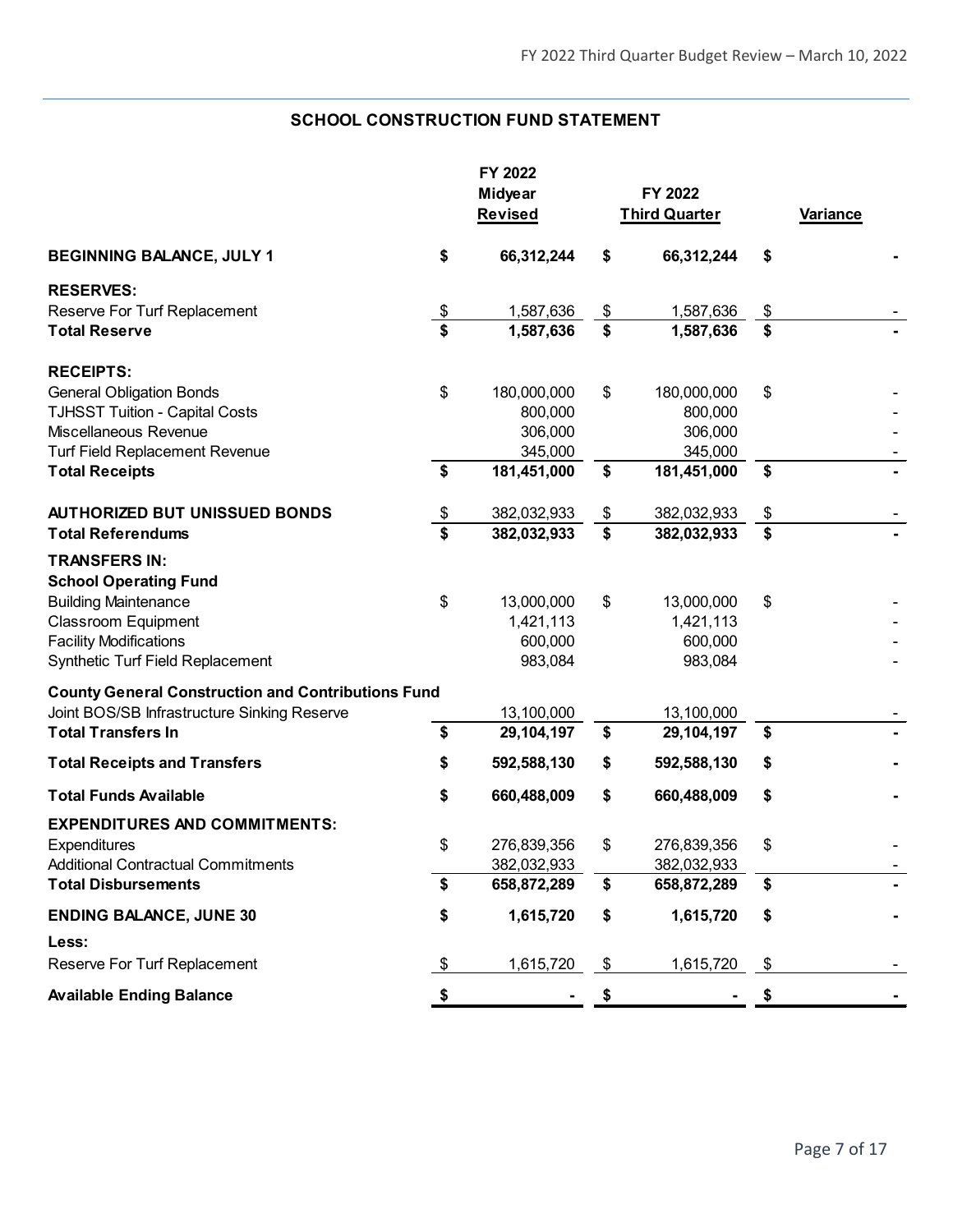# **FOOD AND NUTRITION SERVICES FUND STATEMENT**

|                                                    | FY 2022<br>Midyear<br><b>Revised</b> | FY 2022<br><b>Third Quarter</b> | Variance |  |
|----------------------------------------------------|--------------------------------------|---------------------------------|----------|--|
| <b>BEGINNING BALANCE, JULY 1</b>                   | \$<br>6,227,388                      | \$<br>6,227,388                 | \$       |  |
| <b>RECEIPTS:</b>                                   |                                      |                                 |          |  |
| <b>State Aid</b>                                   | \$<br>1,448,727                      | \$<br>1,448,727                 | \$       |  |
| <b>Federal Aid</b>                                 | 43,613,061                           | 43,613,061                      |          |  |
| <b>Food Sales</b>                                  | 41, 141, 127                         | 41, 141, 127                    |          |  |
| <b>Other Revenue</b>                               | 170,359                              | 170,359                         |          |  |
| <b>Total Receipts</b>                              | \$<br>86,373,274                     | \$<br>86,373,274                | \$       |  |
| <b>TRANSFERS IN:</b>                               |                                      |                                 |          |  |
| <b>School Operating Fund</b>                       | \$<br>1,800,000                      | \$<br>1,800,000                 | \$       |  |
| <b>Total Transfers In</b>                          | \$<br>1,800,000                      | \$<br>1,800,000                 | \$       |  |
| <b>Total Receipts and Transfers</b>                | \$<br>88, 173, 274                   | \$<br>88,173,274                | \$       |  |
| <b>Total Funds Available</b>                       | \$<br>94,400,662                     | \$<br>94,400,662                | \$       |  |
| <b>EXPENDITURES:</b>                               | \$<br>88,175,547                     | \$<br>88,175,547                | \$       |  |
| <b>Food and Nutrition Services General Reserve</b> | \$<br>6,225,115                      | \$<br>6,225,115                 | \$       |  |
| <b>Total Disbursements</b>                         | \$<br>94,400,662                     | \$<br>94,400,662                | \$       |  |
| <b>ENDING BALANCE, JUNE 30</b>                     | \$                                   | \$                              | \$       |  |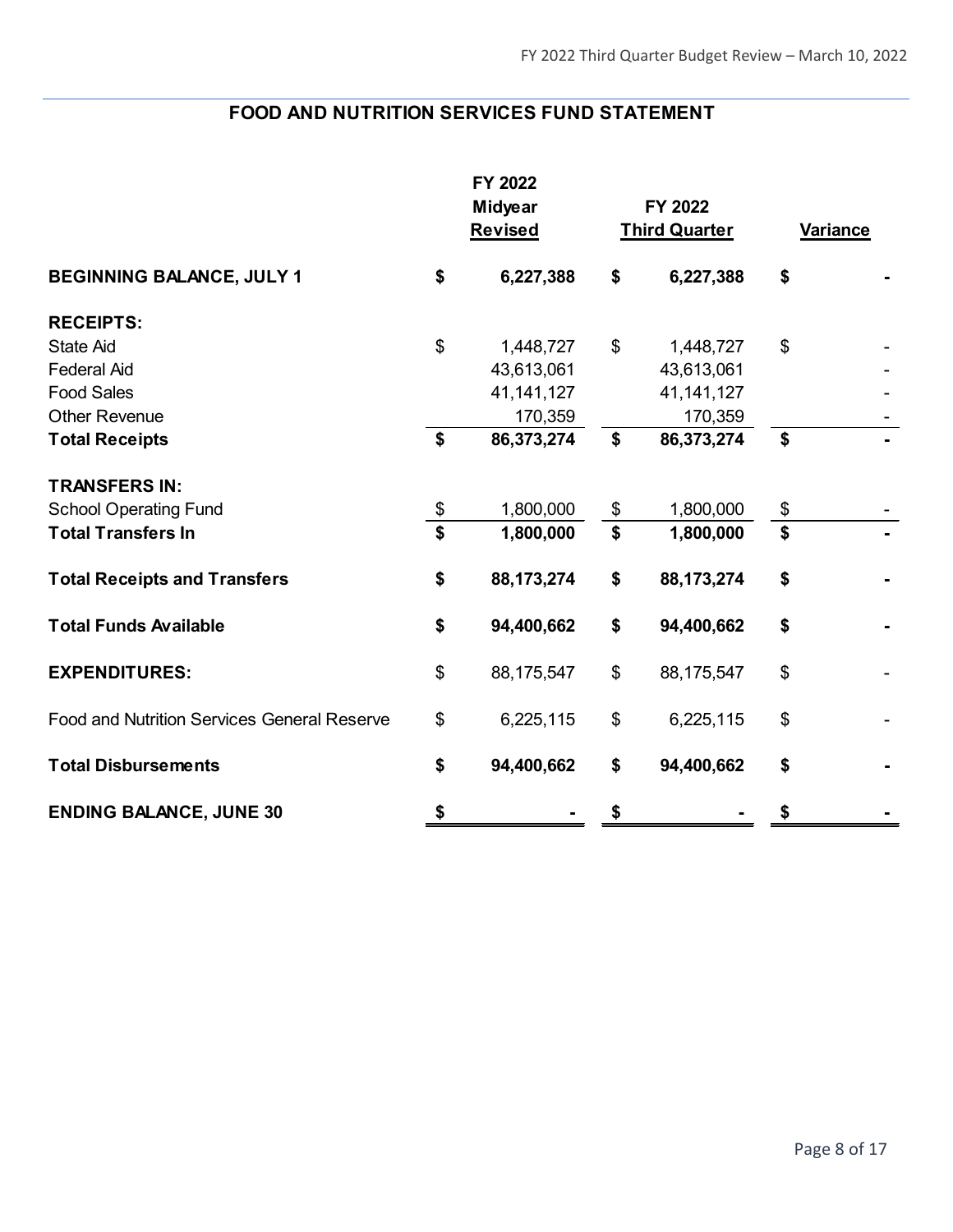## **ADULT & COMMUNITY EDUCATION FUND STATEMENT**

|                                     |                         | FY 2022<br><b>Midyear</b><br><b>Revised</b> |                         | FY 2022<br><b>Third Quarter</b> | <b>Variance</b>         |         |  |
|-------------------------------------|-------------------------|---------------------------------------------|-------------------------|---------------------------------|-------------------------|---------|--|
| <b>BEGINNING BALANCE, JULY 1</b>    | \$                      | (557, 874)                                  | \$                      | (557, 874)                      | \$                      |         |  |
| <b>RECEIPTS:</b>                    |                         |                                             |                         |                                 |                         |         |  |
| <b>State Aid</b>                    | \$                      | 1,080,364                                   | \$                      | 1,080,364                       | \$                      |         |  |
| <b>Federal Aid</b>                  |                         | 2,278,874                                   |                         | 2,597,654                       |                         | 318,780 |  |
| <b>Tuition and Fees</b>             |                         | 4,033,603                                   |                         | 4,033,603                       |                         |         |  |
| Other                               |                         | 102,771                                     |                         | 102,771                         |                         |         |  |
| <b>Total Receipts</b>               | \$                      | 7,495,611                                   | \$                      | 7,814,391                       | \$                      | 318,780 |  |
| <b>TRANSFERS IN:</b>                |                         |                                             |                         |                                 |                         |         |  |
| <b>School Operating Fund</b>        | \$                      | 1,535,709                                   | $\frac{1}{2}$           | 1,535,709                       | \$                      |         |  |
| <b>Total Transfers In</b>           | $\overline{\mathbf{s}}$ | 1,535,709                                   | $\overline{\mathbf{s}}$ | 1,535,709                       | $\overline{\mathbf{s}}$ |         |  |
| <b>Total Receipts and Transfers</b> | \$                      | 9,031,320                                   | \$                      | 9,350,100                       | \$                      | 318,780 |  |
| <b>Total Funds Available</b>        | \$                      | 8,473,446                                   | \$                      | 8,792,226                       | \$                      | 318,780 |  |
| <b>EXPENDITURES:</b>                | \$                      | 8,473,446                                   | \$                      | 8,792,226                       | \$                      | 318,780 |  |
| <b>ENDING BALANCE, JUNE 30</b>      | \$                      |                                             | \$                      |                                 | \$                      |         |  |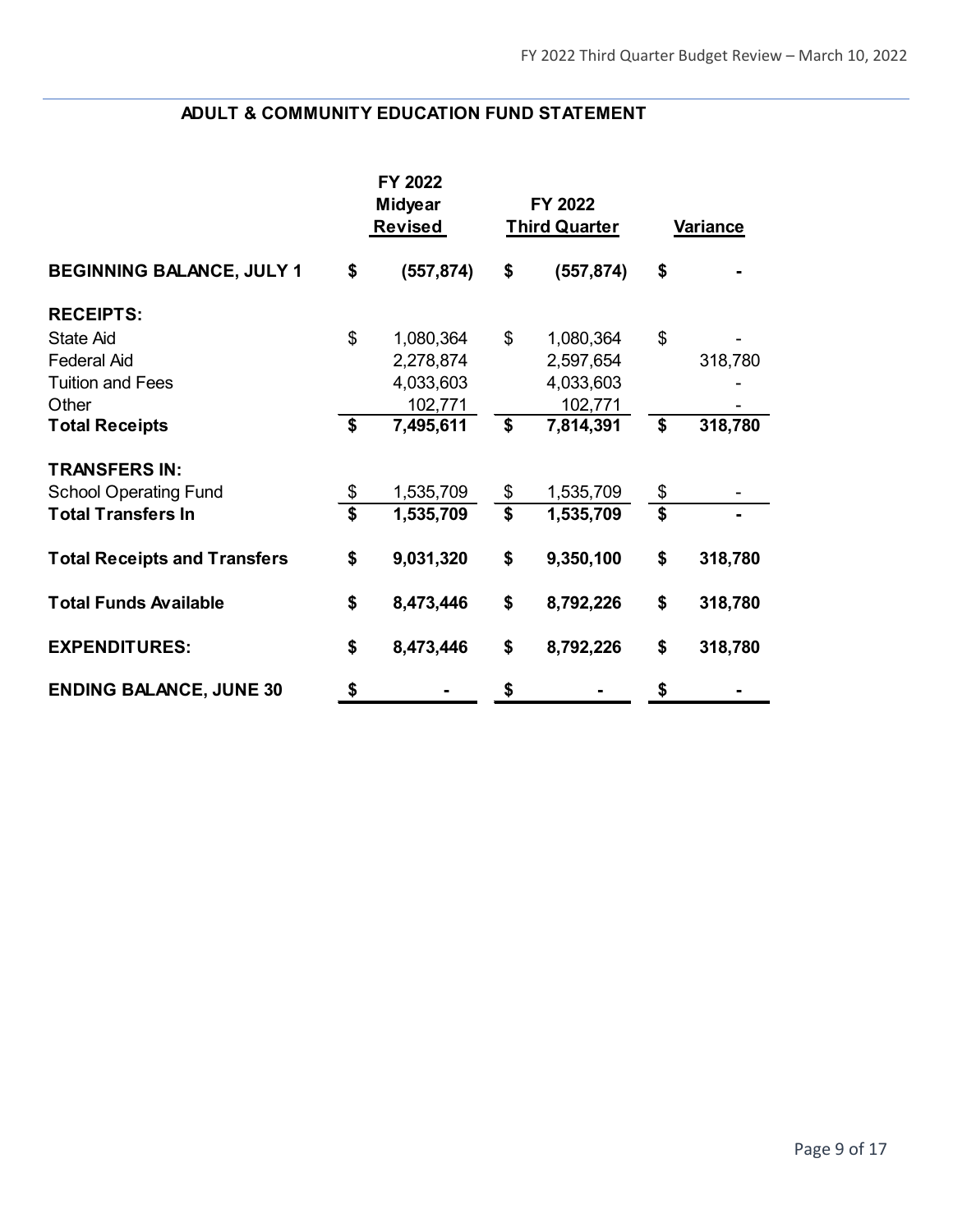#### **GRANTS & SELF-SUPPORTING PROGRAMS FUND STATEMENT**

|                                              |               | FY 2022        |                      |               |              |
|----------------------------------------------|---------------|----------------|----------------------|---------------|--------------|
|                                              |               | <b>Midyear</b> | FY 2022              |               |              |
|                                              |               | Revised*       | <b>Third Quarter</b> |               | Variance     |
| <b>BEGINNING BALANCE, July 1</b>             |               |                |                      |               |              |
| Grants                                       | \$            | 20,024,167     | \$<br>20,024,167     | \$            |              |
| Summer School                                |               | 11,482,978     | 11,482,978           |               |              |
| <b>Total Beginning Balance</b>               | \$            | 31,507,145     | \$<br>31,507,145     | \$            |              |
| <b>RECEIPTS:</b>                             |               |                |                      |               |              |
| <b>Grants</b>                                |               |                |                      |               |              |
| <b>State Aid</b>                             | \$            | 16,366,397     | \$<br>16,737,267     | \$            | 370,870      |
| <b>Federal Aid</b>                           |               | 78,139,063     | 106,254,742          |               | 28,115,679   |
| Industry, Foundation, Other                  |               | 812,185        | 1,005,822            |               | 193,637      |
| <b>Unallocated Grants</b>                    |               | 6,000,000      | 6,000,000            |               |              |
| <b>Summer School</b>                         |               |                |                      |               |              |
| <b>State Aid</b>                             |               |                |                      |               |              |
| Tuition                                      |               | 2,407,100      | 2,407,100            |               |              |
| Industry, Foundation, Other                  |               | 20,000         | 20,000               |               |              |
| <b>Total Receipts</b>                        | \$            | 103,744,745    | \$<br>132,424,931    | \$            | 28,680,186   |
| <b>TRANSFERS IN:</b>                         |               |                |                      |               |              |
| <b>School Operating Fund (Grants)</b>        | \$            | 14,852,154     | \$<br>14,852,154     | \$            |              |
| <b>School Operating Fund (Summer School)</b> |               | 7,756,398      | 20,229,039           |               | 12,472,641   |
| Cable Communications Fund (Grants)           |               | 2,179,486      | 2,179,486            |               |              |
| <b>Total Transfers In</b>                    | \$            | 24,788,038     | \$<br>37,260,679     | \$            | 12,472,641   |
| <b>Total Funds Available</b>                 | \$            | 160,039,928    | \$<br>201, 192, 755  | \$            | 41, 152, 827 |
| <b>EXPENDITURES:</b>                         |               |                |                      |               |              |
| Grants                                       | \$            | 132,373,452    | \$<br>161,053,638    | \$            | 28,680,186   |
| <b>Unallocated Grants</b>                    |               | 6,000,000      | 6,000,000            |               |              |
| <b>Summer School</b>                         |               | 15,277,837     | 27,750,478           |               | 12,472,641   |
| <b>Total Expenditures</b>                    | \$            | 153,651,289    | \$<br>194,804,116    | \$            | 41,152,827   |
| <b>RESERVES:</b>                             |               |                |                      |               |              |
| <b>Summer School Reserve</b>                 | $\frac{1}{2}$ | 6,388,639      | \$<br>6,388,639      | $\frac{1}{2}$ |              |
| <b>Total Reserves</b>                        | \$            | 6,388,639      | \$<br>6,388,639      | \$            |              |
| <b>Total Disbursements</b>                   | \$            | 160,039,928    | \$<br>201, 192, 755  | \$            | 41, 152, 827 |
| <b>ENDING BALANCE, JUNE 30</b>               | \$            |                | \$                   | \$            |              |

Page 10 of 17 \*A funding increase in federal aid of \$16.6 million and a \$2.1 million transfer from the School Operating Fund School Board Flexibility Reserve was approved by the School Board on January 27, 2022 for the PreK-2 Device federal program.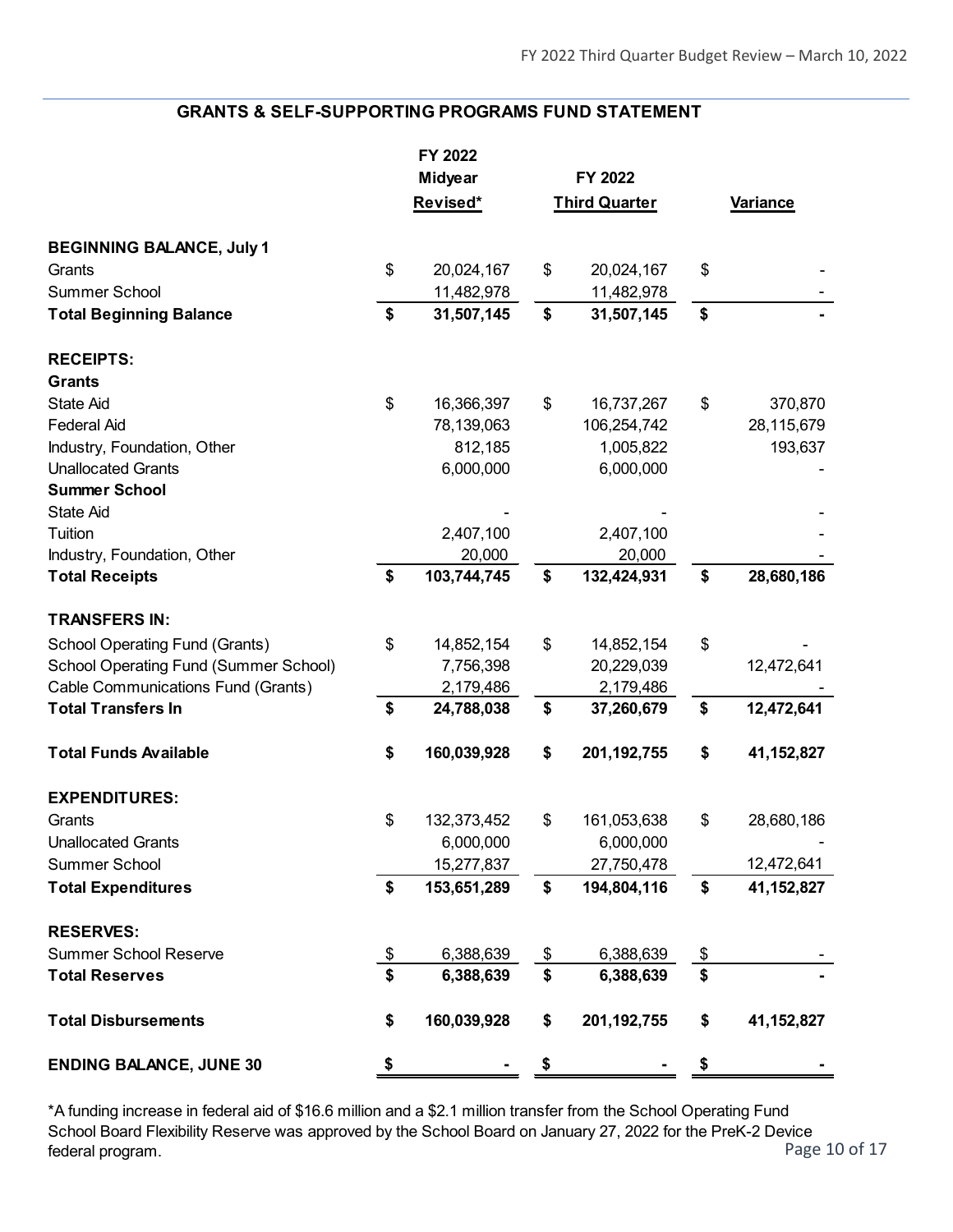## **SCHOOL INSURANCE FUND STATEMENT**

|                                                   |                | FY 2022    |                      |                 |  |
|---------------------------------------------------|----------------|------------|----------------------|-----------------|--|
|                                                   | <b>Midyear</b> |            | FY 2022              |                 |  |
|                                                   |                | Revised    | <b>Third Quarter</b> | <b>Variance</b> |  |
| <b>Workers' Compensation Accrued Liability</b>    | \$             | 43,078,094 | \$<br>43,078,094     | \$              |  |
| Other Insurance Accrued Liability                 |                | 7,158,641  | 7,158,641            |                 |  |
| <b>Allocated Reserves</b>                         |                | 2,754,446  | 2,754,446            |                 |  |
| <b>BEGINNING BALANCE, July 1</b>                  | \$             | 52,991,181 | \$<br>52,991,181     | \$              |  |
|                                                   |                |            |                      |                 |  |
| <b>RECEIPTS:</b>                                  |                |            |                      |                 |  |
| <b>Workers' Compensation</b>                      |                |            |                      |                 |  |
| <b>School Operating Fund</b>                      | \$             | 10,738,928 | \$<br>10,738,928     | \$              |  |
| <b>School Food &amp; Nutrition Services Fund</b>  |                | 324,284    | 324,284              |                 |  |
| <b>Other Insurance</b>                            |                |            |                      |                 |  |
| <b>School Operating Fund</b>                      |                | 6,008,127  | 6,008,127            |                 |  |
| Insurance Proceeds/Rebates                        |                | 200,000    | 200,000              |                 |  |
| <b>Total Receipts</b>                             | \$             | 17,271,339 | \$<br>17,271,339     | \$              |  |
| <b>Total Funds Available</b>                      | \$             | 70,262,520 | \$<br>70,262,520     | \$              |  |
| <b>EXPENDITURES:</b>                              |                |            |                      |                 |  |
| <b>Workers' Compensation Administration</b>       | \$             | 714,099    | \$<br>714,099        | \$              |  |
| <b>Workers' Compensation Claims Paid</b>          |                | 9,170,000  | 9,170,000            |                 |  |
| <b>Workers' Compensation Claims Management</b>    |                | 1,205,000  | 1,205,000            |                 |  |
| Other Insurance                                   |                | 6,370,365  | 6,370,365            |                 |  |
| <b>General Reserves</b>                           |                | 2,566,321  | 2,566,321            |                 |  |
| <b>Total Expenditures</b>                         | \$             | 20,025,785 | \$<br>20,025,785     | \$              |  |
| Net change in accrued liabilities-Workers' Comp   | \$             |            | \$                   | \$              |  |
| Net change in accrued liabilities-Other Insurance |                |            |                      |                 |  |
| <b>Net Change in Accrued Liability</b>            | \$             |            | \$                   | \$              |  |
| <b>ENDING BALANCE, June 30</b>                    |                | 50,236,735 | 50,236,735           |                 |  |
| Less:                                             |                |            |                      |                 |  |
| <b>Outstanding Encumbered Obligations</b>         | \$             |            | \$                   | \$              |  |
| <b>Available Ending Balance</b>                   | \$             | 50,236,735 | \$<br>50,236,735     | \$              |  |
| <b>Restricted Reserves</b>                        |                |            |                      |                 |  |
| <b>Workers' Compensation Accrued Liability</b>    | \$             | 43,078,094 | \$<br>43,078,094     | \$              |  |
| Other Insurance Accrued Liability                 |                | 7,158,641  | 7,158,641            |                 |  |
| <b>Allocated Reserves</b>                         |                |            |                      |                 |  |
| <b>Total Reserves</b>                             |                | 50,236,735 | \$<br>50,236,735     |                 |  |
|                                                   |                |            |                      |                 |  |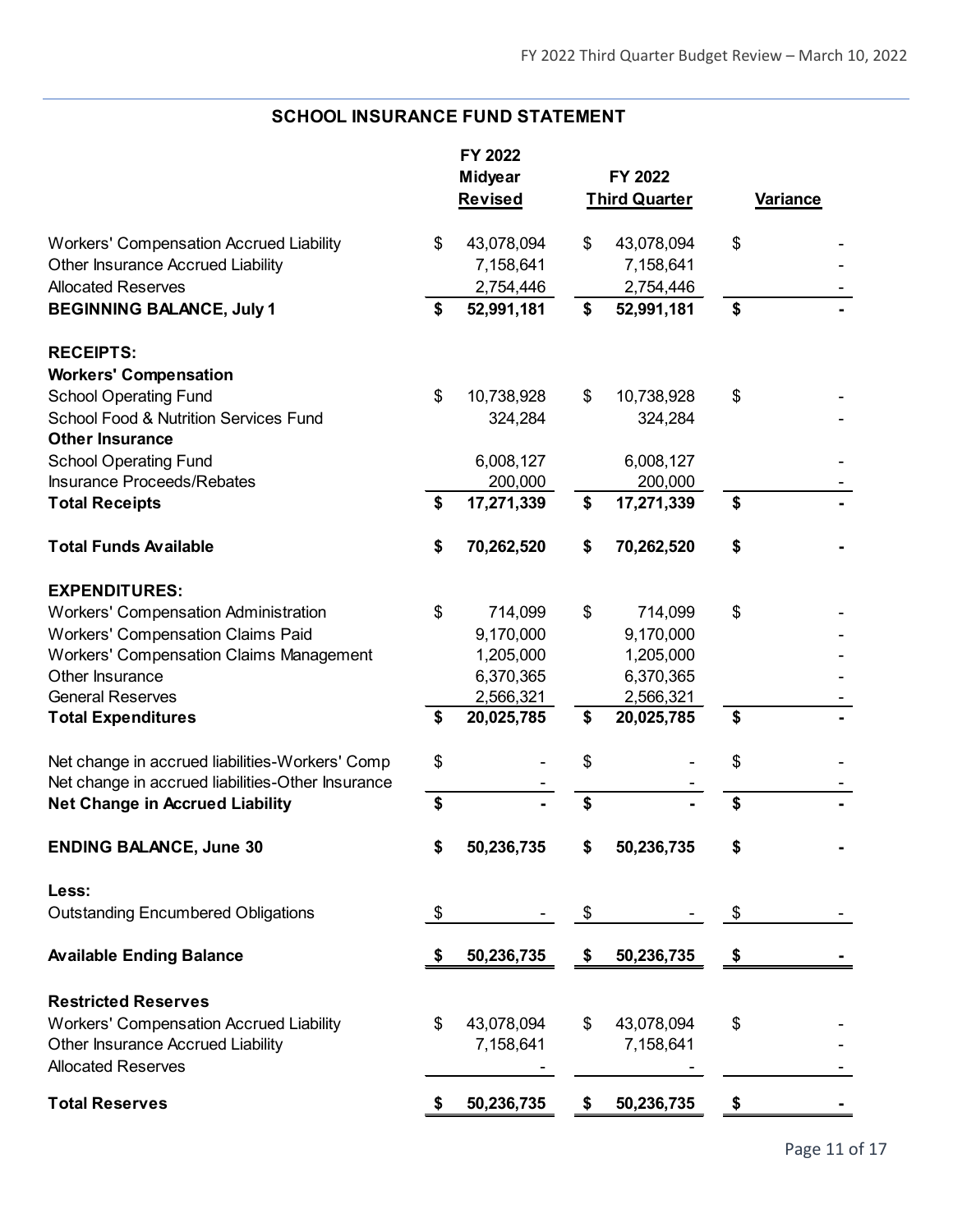# **SCHOOL HEALTH AND FLEXIBLE BENEFITS FUND STATEMENT**

|                                                          |                                      | FY 2022<br><b>Midyear</b><br><b>Revised</b> |                         | FY 2022<br><b>Third Quarter</b> | <b>Variance</b>                      |  |
|----------------------------------------------------------|--------------------------------------|---------------------------------------------|-------------------------|---------------------------------|--------------------------------------|--|
| <b>BEGINNING BALANCE, JULY 1</b>                         | \$                                   | 124,021,193                                 | \$                      | 124,021,193                     | \$                                   |  |
| <b>RECEIPTS:</b>                                         |                                      |                                             |                         |                                 |                                      |  |
| <b>Employer Contributions</b>                            | \$                                   | 268,332,545                                 | \$                      | 268,332,545                     | \$                                   |  |
| <b>Employee Contributions</b>                            |                                      | 79,585,368                                  |                         | 79,585,368                      |                                      |  |
| <b>Retiree/Other Contributions</b>                       |                                      | 62,409,181                                  |                         | 62,409,181                      |                                      |  |
| Interest Income                                          |                                      |                                             |                         |                                 |                                      |  |
| <b>Rebates and Subsidies</b>                             | \$                                   | 48,601,981<br>458,929,075                   | \$                      | 48,601,981                      | \$                                   |  |
| <b>Subtotal</b>                                          |                                      |                                             |                         | 458,929,075                     |                                      |  |
| <b>Flexible Accounts Withholdings</b>                    | \$                                   | 10,166,924                                  | $\frac{1}{2}$           | 10,166,924                      | \$                                   |  |
| <b>Total Receipts</b>                                    | $\overline{\boldsymbol{\mathsf{s}}}$ | 469,095,999                                 | $\overline{\mathbf{s}}$ | 469,095,999                     | $\overline{\boldsymbol{\mathsf{s}}}$ |  |
| <b>Total Funds Available</b>                             | \$                                   | 593,117,192                                 | \$                      | 593,117,192                     | \$                                   |  |
|                                                          |                                      |                                             |                         |                                 |                                      |  |
| <b>EXPENDITURES/PAYMENTS:</b>                            |                                      |                                             |                         |                                 |                                      |  |
| <b>Health Benefits Paid</b>                              | \$                                   | 367,636,102                                 | \$                      | 367,636,102                     | \$                                   |  |
| <b>Premiums Paid</b>                                     |                                      | 77,966,982                                  |                         | 77,966,982                      |                                      |  |
| Claims Incurred but not Reported (IBNR)                  |                                      | 22,442,987                                  |                         | 22,442,987                      |                                      |  |
| <b>IBNR Prior Year Credit</b>                            |                                      | (21,880,000)                                |                         | (21,880,000)                    |                                      |  |
| <b>Health Administrative Expenses</b><br><b>Subtotal</b> | \$                                   | 15,111,448<br>461,277,520                   | \$                      | 15,111,448<br>461,277,520       | \$                                   |  |
|                                                          |                                      |                                             |                         |                                 |                                      |  |
| <b>Flexible Accounts Reimbursement</b>                   | \$                                   | 9,985,349                                   | \$                      | 9,985,349                       | \$                                   |  |
| <b>FSA Administrative Expenses</b>                       |                                      | 172,443                                     |                         | 172,443                         |                                      |  |
| <b>Subtotal</b>                                          | \$                                   | 10,157,792                                  | \$                      | 10,157,792                      | \$                                   |  |
| <b>Total Expenditures</b>                                | \$                                   | 471,435,312                                 | \$                      | 471,435,312                     | \$                                   |  |
| <b>ENDING BALANCE, JUNE 30</b>                           | \$                                   | 121,681,881                                 | \$                      | 121,681,881                     | \$                                   |  |
| Less:                                                    |                                      |                                             |                         |                                 |                                      |  |
| <b>Outstanding Encumbered Obligations</b>                | \$                                   |                                             | \$                      |                                 | \$                                   |  |
| <b>Premium Stabilization Reserve</b>                     |                                      | 121,681,881                                 |                         | 121,681,881                     |                                      |  |
| <b>Available Ending Balance</b>                          | \$                                   |                                             | \$                      |                                 | \$                                   |  |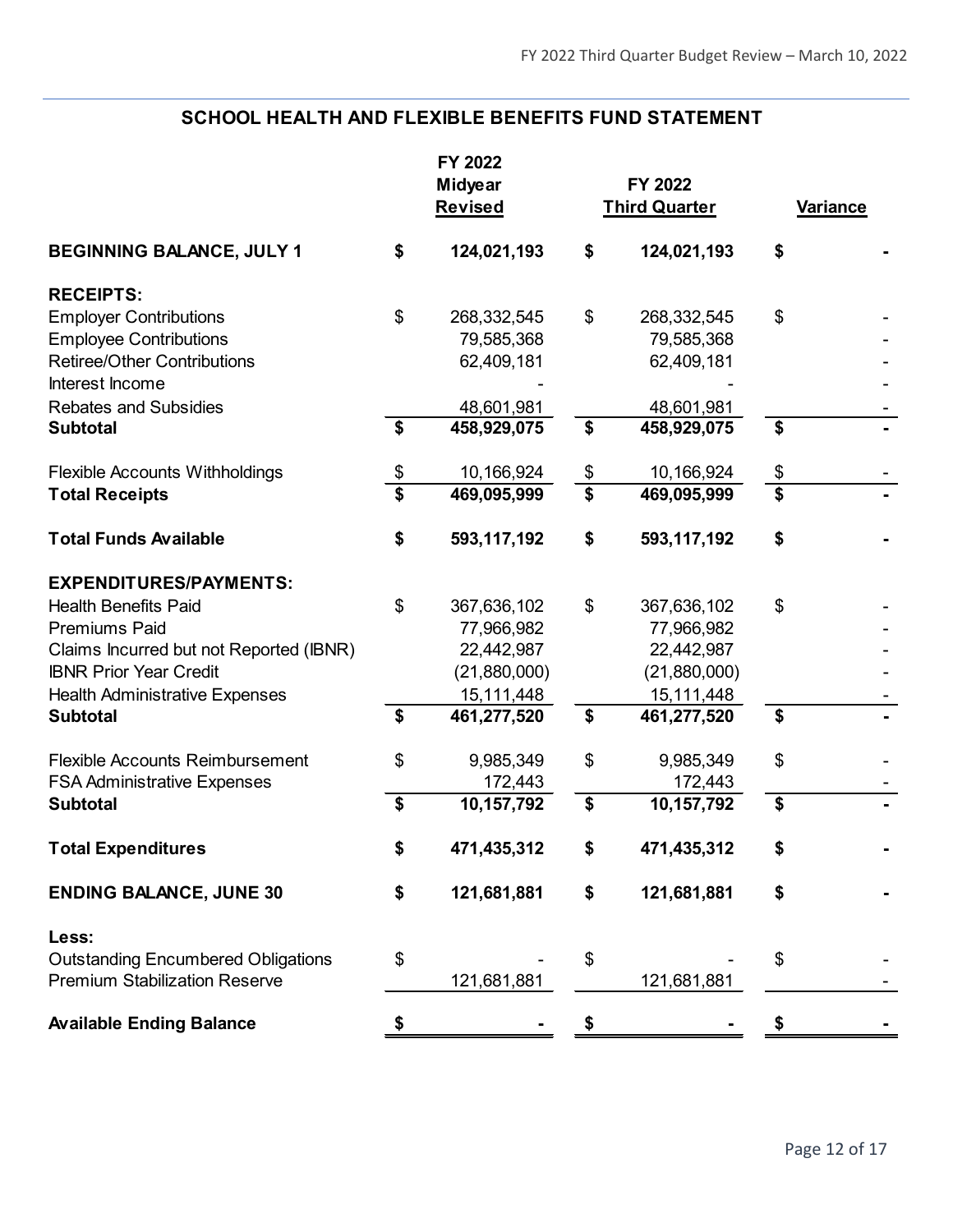# **EDUCATIONAL EMPLOYEES' SUPPLEMENTARY RETIREMENT SYSTEM OF FAIRFAX COUNTY FUND STATEMENT**

|                                       |    | FY 2022<br><b>Midyear</b><br><b>Revised</b> | FY 2022<br><b>Third Quarter</b> | Variance |  |
|---------------------------------------|----|---------------------------------------------|---------------------------------|----------|--|
| <b>BEGINNING BALANCE, JULY 1</b>      | \$ | 3,272,144,651                               | \$3,272,144,651                 | \$       |  |
| <b>RECEIPTS:</b>                      |    |                                             |                                 |          |  |
| Contributions                         | \$ | 163,392,614                                 | \$<br>163,392,614               | \$       |  |
| Investment Income                     |    | 300,600,004                                 | 300,600,004                     |          |  |
| <b>Total Receipts</b>                 | \$ | 463,992,618                                 | \$<br>463,992,618               | \$       |  |
| <b>Total Funds Available</b>          | \$ | 3,736,137,269                               | \$3,736,137,269                 | \$       |  |
| <b>EXPENDITURES</b>                   | \$ | 225,332,934                                 | 225,332,934<br>\$               | \$       |  |
| <b>ENDING BALANCE, JUNE 30</b>        | \$ | 3,510,804,335                               | \$3,510,804,335                 | \$       |  |
| Less:                                 |    |                                             |                                 |          |  |
| Outstanding Encumbered Obligations \$ |    |                                             | \$                              | \$       |  |
| <b>AVAILABLE ENDING BALANCE</b>       | S  | 3,510,804,335                               | \$3,510,804,335                 | \$       |  |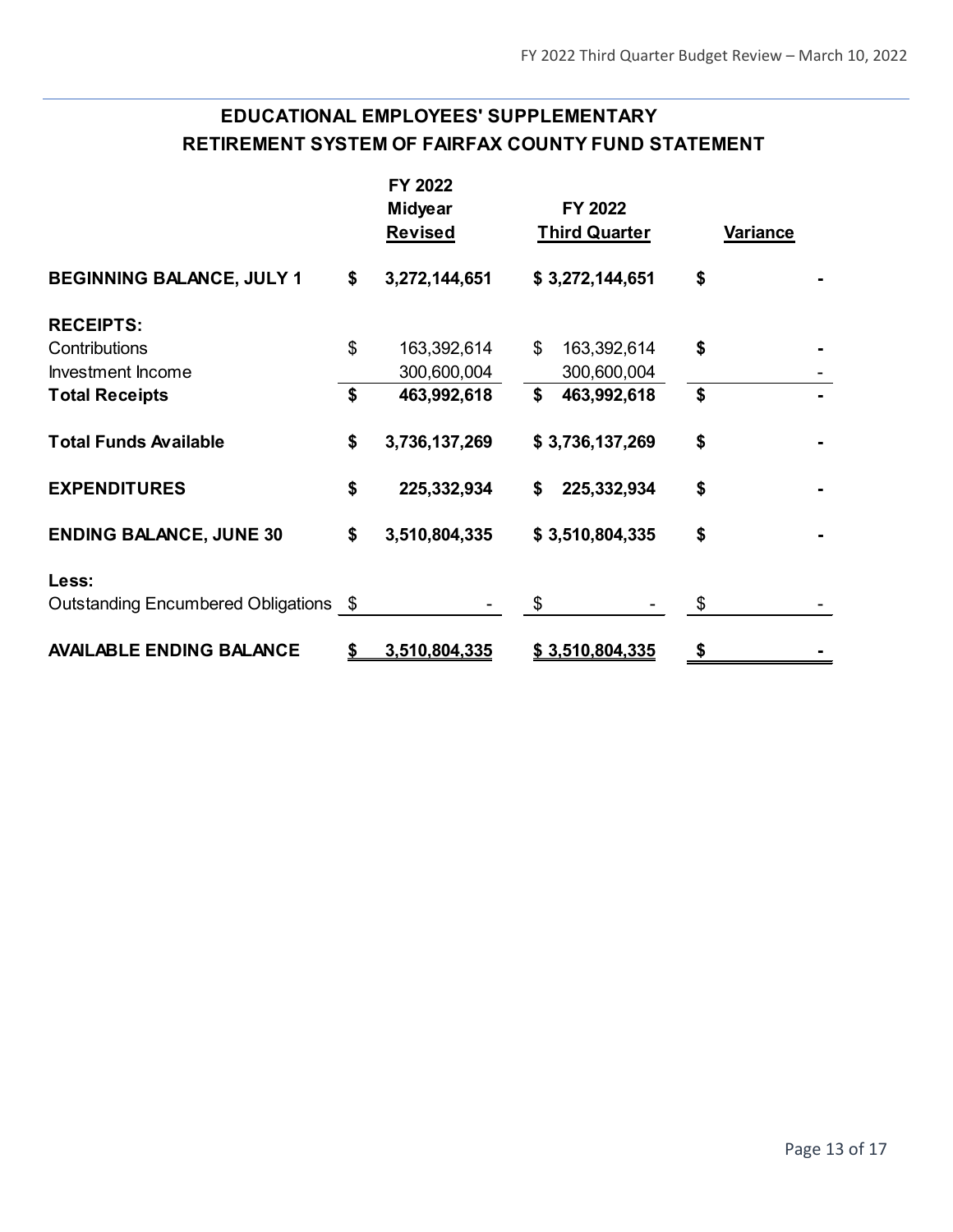# **SCHOOL OTHER POST-EMPLOYMENT BENEFITS (OPEB) TRUST FUND STATEMENT**

|                                  | FY 2022<br><b>Midyear</b><br><b>Revised</b> |               | FY 2022<br><b>Third Quarter</b> |               | Variance |  |
|----------------------------------|---------------------------------------------|---------------|---------------------------------|---------------|----------|--|
| <b>BEGINNING BALANCE, JULY 1</b> | \$                                          | 208,374,626   | \$                              | 208,374,626   | \$       |  |
| <b>REVENUE:</b>                  |                                             |               |                                 |               |          |  |
| <b>Employer Contributions</b>    | \$                                          | 21,818,000    | \$                              | 21,818,000    | \$       |  |
| Net Investment Income            |                                             | 5,000,000     |                                 | 5,000,000     |          |  |
| <b>Total Revenue</b>             | \$                                          | 26,818,000    | \$                              | 26,818,000    | \$       |  |
| <b>TOTAL FUNDS AVAILABLE</b>     | \$                                          | 235, 192, 626 | \$                              | 235, 192, 626 | \$       |  |
| <b>EXPENDITURES:</b>             |                                             |               |                                 |               |          |  |
| <b>Benefits Paid</b>             | \$                                          | 16,818,000    | \$                              | 16,818,000    | \$       |  |
| <b>Administrative Expenses</b>   |                                             | 105,500       |                                 | 105,500       |          |  |
| <b>Total Expenditures</b>        | \$                                          | 16,923,500    | \$                              | 16,923,500    | \$       |  |
| <b>ENDING BALANCE, JUNE 30</b>   | \$                                          | 218,269,126   | \$                              | 218,269,126   | \$       |  |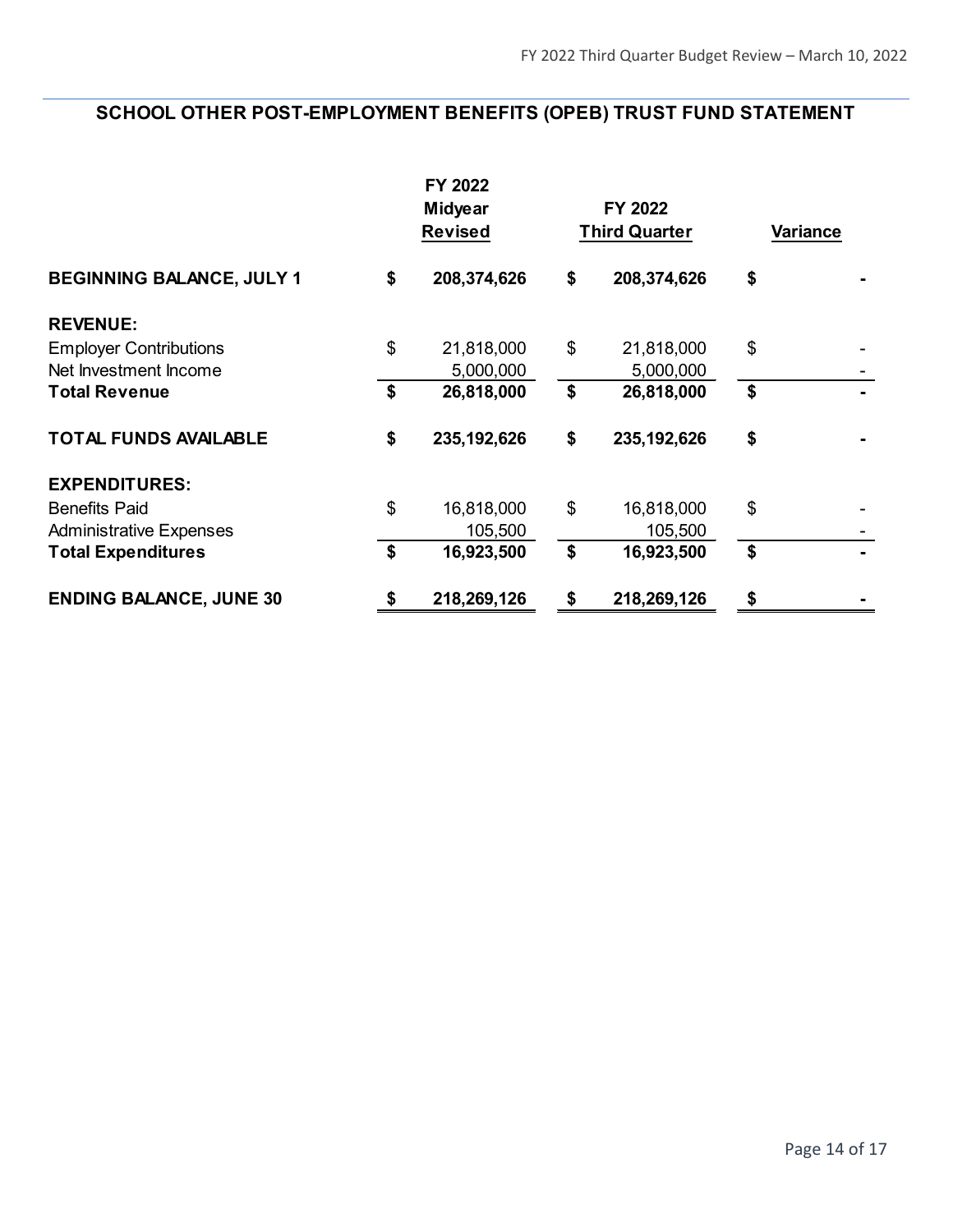#### **SUPPLEMENTAL APPROPRIATION RESOLUTION FY 2022**

**BE IT RESOLVED** that the Fairfax County School Board requests the county Board of Supervisors to amend the FY 2022 Appropriation Resolution for the following School Board funds:

| <b>Appropriate to:</b><br><b>County Schools</b> |                                                                                                                               |                 |                 |                |  |  |
|-------------------------------------------------|-------------------------------------------------------------------------------------------------------------------------------|-----------------|-----------------|----------------|--|--|
| <b>Fund</b>                                     | <b>Fund Name</b>                                                                                                              | From            | To              | Change         |  |  |
|                                                 | S10000 Public Schools Operating<br><b>Operating Expenditures</b>                                                              | \$3,539,123,072 | \$3,524,522,938 | (\$14,600,134) |  |  |
|                                                 | S31000 School Construction<br><b>Operating Expenditures</b>                                                                   | \$658,872,289   | \$658,872,289   | \$0            |  |  |
|                                                 | S40000 School Food & Nutrition Services<br><b>Operating Expenditures</b>                                                      | \$94,400,662    | \$94,400,662    | \$0            |  |  |
|                                                 | S43000 School Adult & Community Education<br><b>Operating Expenditures</b>                                                    | \$8,473,446     | \$8,792,226     | \$318,780      |  |  |
|                                                 | S50000 School Grants & Self-Supporting<br><b>Operating Expenditures</b>                                                       | \$141,340,066   | \$201,192,755   | \$59,852,689   |  |  |
|                                                 | S60000 Public Schools Insurance Fund<br><b>Operating Expenditures</b>                                                         | \$20,025,785    | \$20,025,785    | \$0            |  |  |
|                                                 | S62000 School Health and Flexible Benefits<br><b>Trust Fund</b><br><b>Operating Expenditures</b>                              | \$593,117,192   | \$593,117,192   | \$0            |  |  |
|                                                 | S71000 School Educational Employees'<br><b>Supplementary Retirement</b><br><b>Trust Fund</b><br><b>Operating Expenditures</b> | \$225,332,934   | \$225,332,934   | \$0            |  |  |
|                                                 | S71100 School Other Post-Employment<br><b>Benefits Trust Fund</b><br><b>Operating Expenditures</b>                            | \$16,923,500    | \$16,923,500    | \$0            |  |  |

I certify the above is a true and correct copy of a resolution adopted by the School Board of Fairfax County, Virginia, as part of the FY 2022 Third Quarter Budget Review, at a regular meeting held on March 24, 2022, at Luther Jackson Middle School, Falls Church, Virginia.

Date **Beverly Madeja, Interim Clerk** County School Board of Fairfax County, Virginia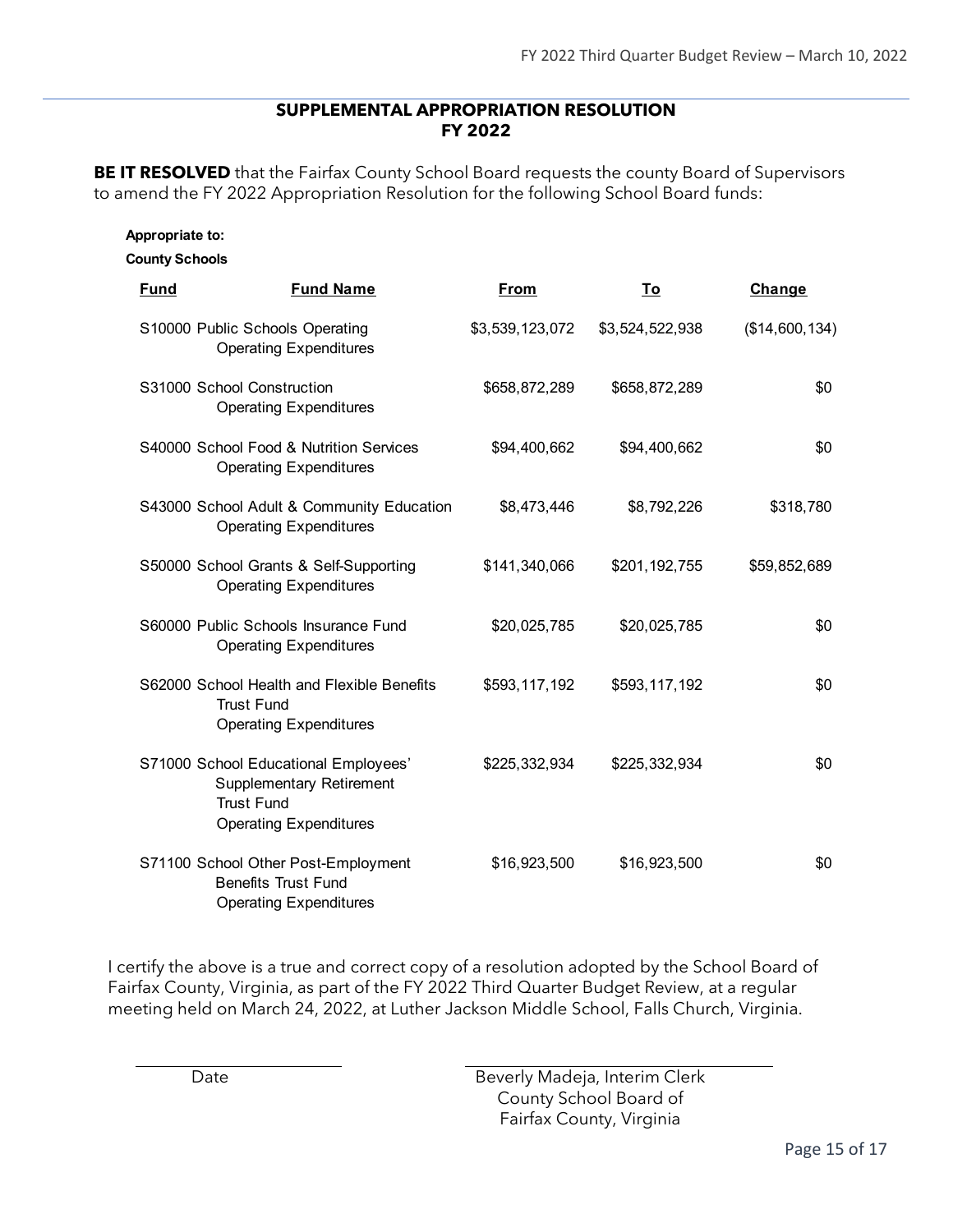#### **FISCAL PLANNING RESOLUTION FY 2022**

**BE IT RESOLVED** that the Fairfax County School Board requests the county Board of Supervisors to amend the FY 2022 Fiscal Planning Resolution for the following School Board funds:

| <b>Fund</b>         | <b>Fund Name</b>      | <b>Fund</b>                                         | <b>Transfer To</b>                                | From         | <u>To</u>    | Change |
|---------------------|-----------------------|-----------------------------------------------------|---------------------------------------------------|--------------|--------------|--------|
| S10000<br>Operating | <b>Public Schools</b> |                                                     |                                                   |              |              |        |
|                     |                       | S31000 School Construction                          | \$16,004,197                                      | \$16,004,197 | \$0          |        |
|                     |                       |                                                     | S40000 School Food &<br><b>Nutrition Services</b> | \$1,800,000  | \$1,800,000  | \$0    |
|                     |                       | S43000 School Adult &<br><b>Community Education</b> | \$1,535,709                                       | \$1,535,709  | \$0          |        |
|                     |                       | S50000 School Grants &<br><b>Self Supporting</b>    | \$20,481,059                                      | \$35,081,193 | \$14,600,134 |        |
|                     |                       |                                                     | C20000 Consolidated<br>Debt Service               | \$3,467,125  | \$3,467,125  | \$0    |

I certify the above is a true and correct copy of a resolution adopted by the School Board of Fairfax County, Virginia, as part of the FY 2022 Third Quarter Budget Review, at a regular meeting held on March 24, 2022, at Luther Jackson Middle School, Falls Church, Virginia.

Date **Beverly Madeja, Interim Clerk** County School Board of Fairfax County, Virginia